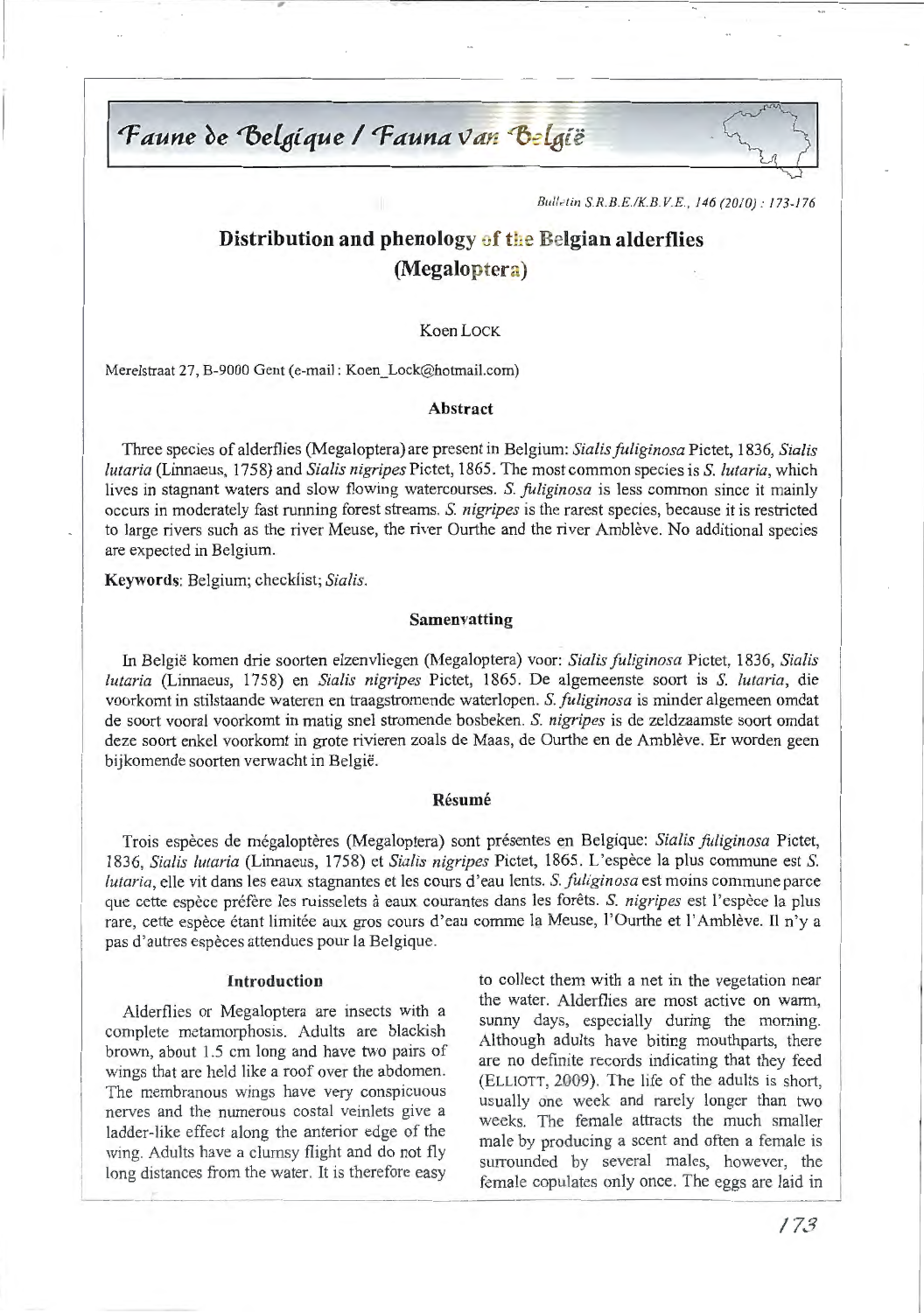clusters of hundreds on plants above or close to the water.

The first larval instars are essentially planktonic, the second instar descends to the bottom and burrows in the mud. The larval period lasts almost two years and there are about 10 larval instars, the first seven of which occur before the first hibernation. The shape of the body is elongately fusiform, typically broadest at the head and then slowly tapering towards the tip, where the abdomen terminates in a long, tapering hairy projection. The seven proximal segments bear laterally long, cylindrical, fivesegmented tapering and hairy tracheobranchiae. Larvae have forwardly-projected mouthparts with powerful mandibles, which possess two strong teeth on the inner side. The night-active larva are predacious and with their strong mouthparts they feed on small invertebrates, mainly chironomid larvae and oligochaetes. The larvae leave the water in early spring when ripe for pupation. The larva digs into the soil close to the water and pupates there and later in spring, the adults emerge.

In the present study, all available collection material was studied and the Belgian literature was reviewed. The collected data were used to study the distribution and phenology of the three species occurring in Belgium.

# Materials and Methods

Most of the studied material belongs to the collections the Royal Belgian Institute for Natural Sciences, the Gembloux Agricultural University, the University of Liège and the University of Mons. In addition, Luc University of Mons. In addition, Luc CREVECOEUR and the Werkgroep Invertebraten Denderstreek (WID) delivered some unidentified alderflies. Larvae as well as adults of all species of Megaloptera occurring in Belgium can be identified with the keys developed by MEINANDER (1996) or ELLIOTT (2009). The identification of adults requires study of the genitalia. Specimens are best be conserved in ethanol, since dried specimens are often difficult to identify because of the deformation after desiccation.

# Results

#### *Literature overview*

Three species of Megaloptera have been observed in Belgium (Table 1). Two species Table 1. Checklist of the Belgian alderflies (Mega $lo{t}$  oter- $o{t}$ .

# **GRDF :: MEGALOPTERA** Family Sialidae .' *:ialis fuliginosa* Pictet 183 6 *5ialis lutaria* (Linnaeus 1758) , *Sialis nigripes* Pictet 1865

~------------------------------------------- --------------------------~

were already reported in the nineteenth century: *Sialis fuliginosa* Pictet, 1836 and *Sialis lutaria*  {Linnaeus, 1758) {MAC LACHLAN, 1881; DE SELYS-LONGCHAMPS, 1888). The third species, *Sialis nigripes* Pictet, 1865, was overlooked until STROOT (1986) discovered this species in the collection of the Royal Belgian Institute for Natural Sciences, where 71 specimens were present that were already captured in the nineteenth century.

L\_\_ ----------------------------~

# *Recorded species*

## *Sialis fuliginosa* Pictet, 1836

This species has been frequently reported in Belgium {MAC LACHLAN, 1881; DE SELYS-LONGCHAMPS, 1888; LAMEERE, 1900; NAVAS, 1909; VAN DER WEELE, 1910; NAVAS, 1912; STROOT, 1986; CORS *et al.,* 2004; DETHIER *et al.,* 2008). It lives in moderately fast streams and the upper reaches of rivers, especially in small forest streams. Since this type of streams are primarily found in the southern part of Belgian, the species was most frequently found in that region (Fig. lA). Adults can be found from the start of May till the start of July (Fig. 2).

## *Sialis lutaria* (Linnaeus 1758)

*Sialis lutaria* is the most common alderfly in Belgium and it has often been observed in Belgium (DE SELYS-LONGCHAMPS, 1888; LAMEERE, 1900; VAN DER WEELE, 1910; NAVAS, 1912, 1922; LESTAGE, 1920; MICHA, 1970; LITT, 1975, 1990; ROSILLON, 1983; STROOT, 1986; DOPAGNE & DETHIER, 2000; ROSE, 2000; DETHIER *et al.,* 2008). The species lives in stagnant waters and slow flowing watercourses and it has been found all over the country (Fig. 1B). Adults were found from March till July, however, the main activity period falls in May and June (Fig. 2).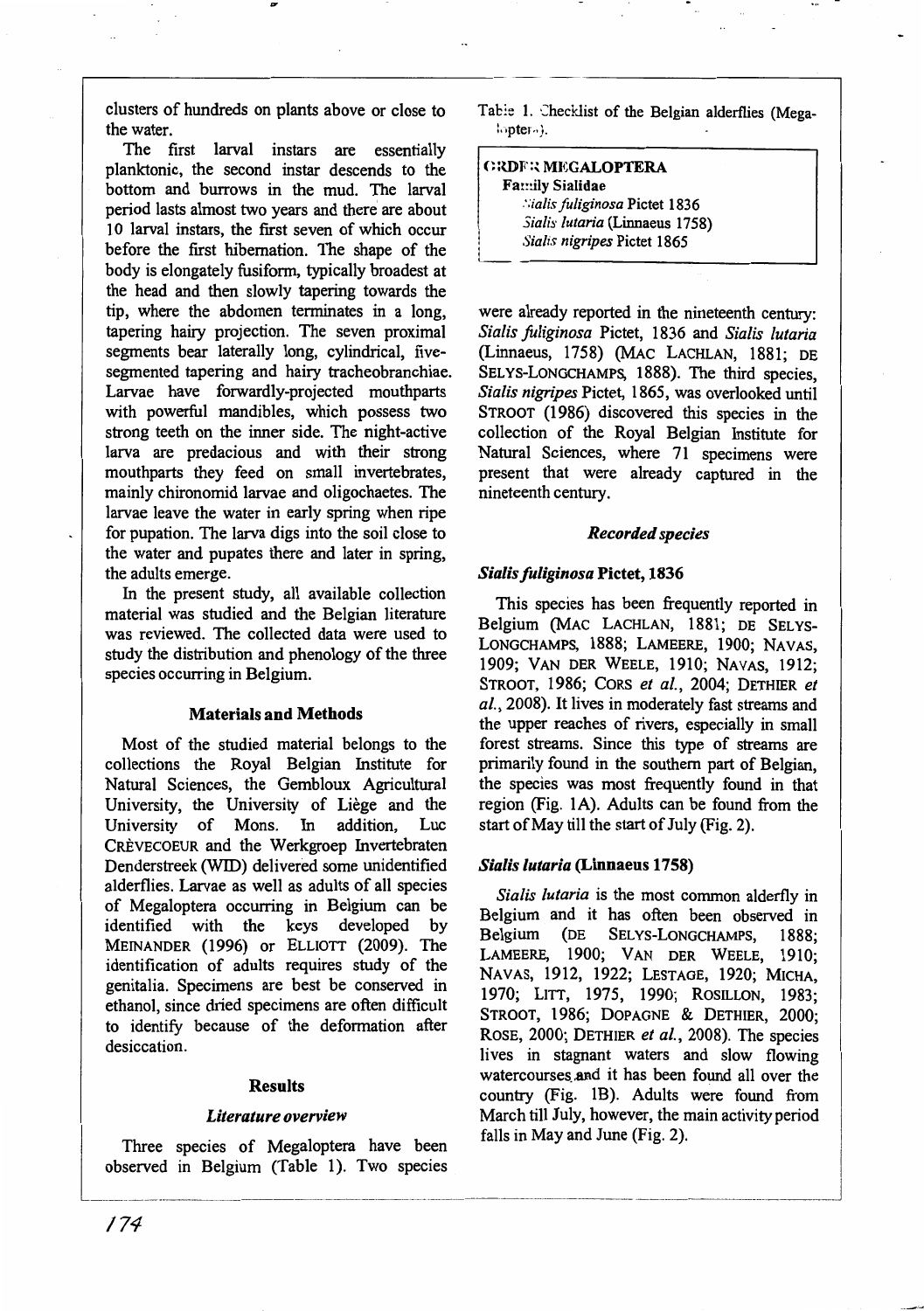

Figure 1. Distribution of the Belgian Megaloptera: Sialis fuliginosa (A), Sialis lutaria (B) and Sialis  $nigripes$  (C).

# **Sialis nigripes Pictet 1865**

After STROOT (1986) added this species to the Belgian fauna based on specimens that were already captured in the nineteenth century but that were not recognised as such. Afterwards, Sialis nigripes has only been reported by EVRARD & MICHA (1995). It is a species



occurring in large rivers. In Belgium, it has only been captured along the river Meuse, the river Ourthe and the river Amblève (Fig. 1C). Adults can be found the from the start of May till the end of June (Fig. 2). However, the shown phenology is somewhat distorted because most specimens were captured during a single capture at the start of May in Dinant.

# **Discussion**

At least six species of Megaloptera are present in Europe, all belonging to the genus Sialis (ASPÖCK et al., 1980). However, based on their distribution, no additional species are expected in Belgium. Since alderflies have not yet been studied systematically, the three species